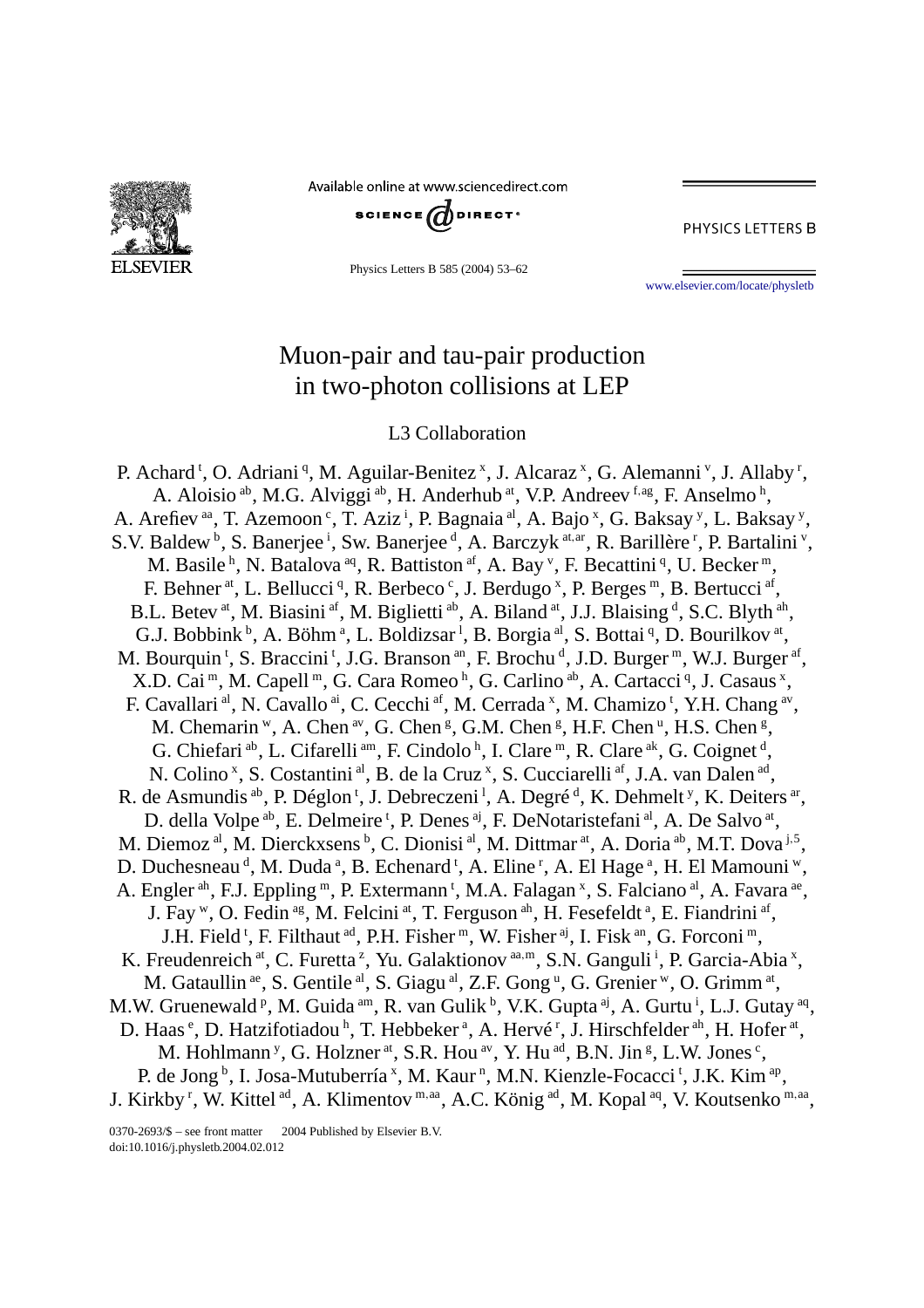M. Kräber<sup>at</sup>, R.W. Kraemer<sup>ah</sup>, A. Krüger<sup>as</sup>, A. Kunin <sup>m</sup>, P. Ladron de Guevara<sup>x</sup>, I. Laktineh <sup>w</sup>, G. Landi<sup>q</sup>, M. Lebeau<sup>r</sup>, A. Lebedev<sup>m</sup>, P. Lebrun <sup>w</sup>, P. Lecomte <sup>at</sup>, P. Lecoq<sup>r</sup>, P. Le Coultre <sup>at</sup>, J.M. Le Goff<sup>r</sup>, R. Leiste <sup>as</sup>, M. Levtchenko<sup>2</sup>, P. Levtchenko <sup>ag</sup>, C. Li<sup>u</sup>, S. Likhoded <sup>as</sup>, C.H. Lin <sup>av</sup>, W.T. Lin <sup>av</sup>, F.L. Linde <sup>b</sup>, L. Lista <sup>ab</sup>, Z.A. Liu<sup>g</sup>, W. Lohmann<sup>as</sup>, E. Longo<sup>al</sup>, Y.S. Lu<sup>g</sup>, C. Luci<sup>al</sup>, L. Luminari<sup>al</sup>, W. Lustermann<sup>at</sup>, W.G. Ma<sup>u</sup>, L. Malgeri<sup>t</sup>, A. Malinin<sup>aa</sup>, C. Maña<sup>x</sup>, J. Mans<sup>aj</sup>, J.P. Martin w, F. Marzano al, K. Mazumdari , R.R. McNeil <sup>f</sup> , S. Mele <sup>r</sup>*,*ab, L. Merola ab, M. Meschini<sup>q</sup>, W.J. Metzger<sup>ad</sup>, A. Mihul<sup>k</sup>, H. Milcent<sup>r</sup>, G. Mirabelli<sup>al</sup>, J. Mnich<sup>a</sup>, G.B. Mohanty<sup>i</sup>, G.S. Muanza <sup>w</sup>, A.J.M. Muijs <sup>b</sup>, B. Musicar <sup>an</sup>, M. Musy <sup>al</sup>, S. Nagy <sup>o</sup>, S. Natale<sup>t</sup>, M. Napolitano <sup>ab</sup>, F. Nessi-Tedaldi <sup>at</sup>, H. Newman <sup>ae</sup>, A. Nisati <sup>al</sup>, T. Novak <sup>ad</sup>, H. Nowak <sup>as</sup>, R. Ofierzynski <sup>at</sup>, G. Organtini <sup>al</sup>, I. Pal <sup>aq</sup>, C. Palomares <sup>x</sup>, P. Paolucci <sup>ab</sup>, R. Paramatti <sup>al</sup>, G. Passaleva <sup>q</sup>, S. Patricelli <sup>ab</sup>, T. Paul <sup>j</sup>, M. Pauluzzi <sup>af</sup>, C. Paus <sup>m</sup>, F. Pauss <sup>at</sup>, M. Pedace <sup>al</sup>, S. Pensotti<sup>z</sup>, D. Perret-Gallix <sup>d</sup>, B. Petersen <sup>ad</sup>, D. Piccolo <sup>ab</sup>, F. Pierella<sup>h</sup>, M. Pioppi<sup>af</sup>, P.A. Piroué<sup>aj</sup>, E. Pistolesi<sup>z</sup>, V. Plyaskin<sup>aa</sup>, M. Pohl<sup>t</sup>, V. Pojidaev<sup>q</sup>, J. Pothier<sup>r</sup>, D. Prokofiev<sup>ag</sup>, J. Quartieri<sup>am</sup>, G. Rahal-Callot<sup>at</sup>, M.A. Rahaman<sup>i</sup>, P. Raics<sup>o</sup>, N. Raja<sup>i</sup>, R. Ramelli<sup>at</sup>, P.G. Rancoita<sup>z</sup>, R. Ranieri<sup>q</sup>, A. Raspereza<sup>as</sup>, P. Razis<sup>ac</sup>, D. Ren<sup>at</sup>, M. Rescigno<sup>al</sup>, S. Reucroft<sup>j</sup>, S. Riemann<sup>as</sup>, K. Riles<sup>c</sup>, B.P. Roe<sup>c</sup>, L. Romero<sup>x</sup>, A. Rosca<sup>as</sup>, C. Rosemann<sup>a</sup>, C. Rosenbleck<sup>a</sup>, S. Rosier-Lees<sup>d</sup>, S. Roth<sup>a</sup>, J.A. Rubio<sup>r</sup>, G. Ruggiero<sup>q</sup>, H. Rykaczewski<sup>at</sup>, A. Sakharov<sup>at</sup>, S. Saremi<sup>f</sup>, S. Sarkar<sup>al</sup>, J. Salicio<sup>r</sup>, E. Sanchez<sup>x</sup>, C. Schäfer<sup>r</sup>, V. Schegelsky <sup>ag</sup>, H. Schopper <sup>au</sup>, D.J. Schotanus <sup>ad</sup>, C. Sciacca <sup>ab</sup>, L. Servoli<sup>af</sup>, S. Shevchenko ae, N. Shivarov ao, V. Shoutko m, E. Shumilov aa, A. Shvorob ae, D. Son ap, C. Souga W, P. Spillantini<sup>q</sup>, M. Steuer m, D.P. Stickland aj, B. Stoyanov ao, A. Straessner<sup>t</sup>, K. Sudhakar<sup>i</sup>, G. Sultanov<sup>ao</sup>, L.Z. Sun<sup>u</sup>, S. Sushkov<sup>a</sup>, H. Suter<sup>at</sup>, J.D. Swain<sup>j</sup>, Z. Szillasi <sup>y,3</sup>, X.W. Tang <sup>g</sup>, P. Tarjan <sup>o</sup>, L. Tauscher <sup>e</sup>, L. Taylor <sup>j</sup>, B. Tellili <sup>w</sup>, D. Teyssier W, C. Timmermans <sup>ad</sup>, Samuel C.C. Ting m, S.M. Ting m, S.C. Tonwar<sup>i</sup>, J. Tóth<sup>1</sup>, C. Tully<sup>aj</sup>, K.L. Tung<sup>g</sup>, J. Ulbricht<sup>at</sup>, E. Valente<sup>al</sup>, R.T. Van de Walle<sup>ad</sup>, R. Vasquez <sup>aq</sup>, V. Veszpremi <sup>y</sup>, G. Vesztergombi <sup>1</sup>, I. Vetlitsky <sup>aa</sup>, D. Vicinanza <sup>am</sup>, G. Viertel at, S. Villa ak, M. Vivargent d, S. Vlachos e, I. Vodopianov <sup>y</sup>, H. Vogel ah, H. Vogt<sup>as</sup>, I. Vorobiev <sup>ah,aa</sup>, A.A. Vorobyov <sup>ag</sup>, M. Wadhwa <sup>e</sup>, Q. Wang <sup>ad</sup>, X.L. Wang <sup>u</sup>, Z.M. Wang  $\mathfrak{u}$ , M. Weber <sup>r</sup>, H. Wilkens <sup>ad</sup>, S. Wynhoff <sup>aj</sup>, L. Xia <sup>ae</sup>, Z.Z. Xu  $\mathfrak{u}$ , J. Yamamoto<sup>c</sup>, B.Z. Yang<sup>u</sup>, C.G. Yang<sup>g</sup>, H.J. Yang<sup>c</sup>, M. Yang<sup>g</sup>, S.C. Yeh<sup>aw</sup>, An. Zalite<sup>ag</sup>, Yu. Zalite<sup>ag</sup>, Z.P. Zhang<sup>u</sup>, J. Zhao<sup>u</sup>, G.Y. Zhu<sup>g</sup>, R.Y. Zhu<sup>ae</sup>, H.L. Zhuang <sup>g</sup>, A. Zichichi h,r,s, B. Zimmermann <sup>at</sup>, M. Zöller <sup>a</sup>

<sup>a</sup> *III. Physikalisches Institut, RWTH, D-52056 Aachen, Germany* <sup>1</sup>

<sup>b</sup> *National Institute for High Energy Physics, NIKHEF, and University of Amsterdam, NL-1009 DB Amsterdam, The Netherlands* <sup>c</sup> *University of Michigan, Ann Arbor, MI 48109, USA*

<sup>d</sup> *Laboratoire d'Annecy-le-Vieux de Physique des Particules, LAPP, IN2P3-CNRS, BP 110, F-74941 Annecy-le-Vieux cedex, France* <sup>e</sup> *Institute of Physics, University of Basel, CH-4056 Basel, Switzerland*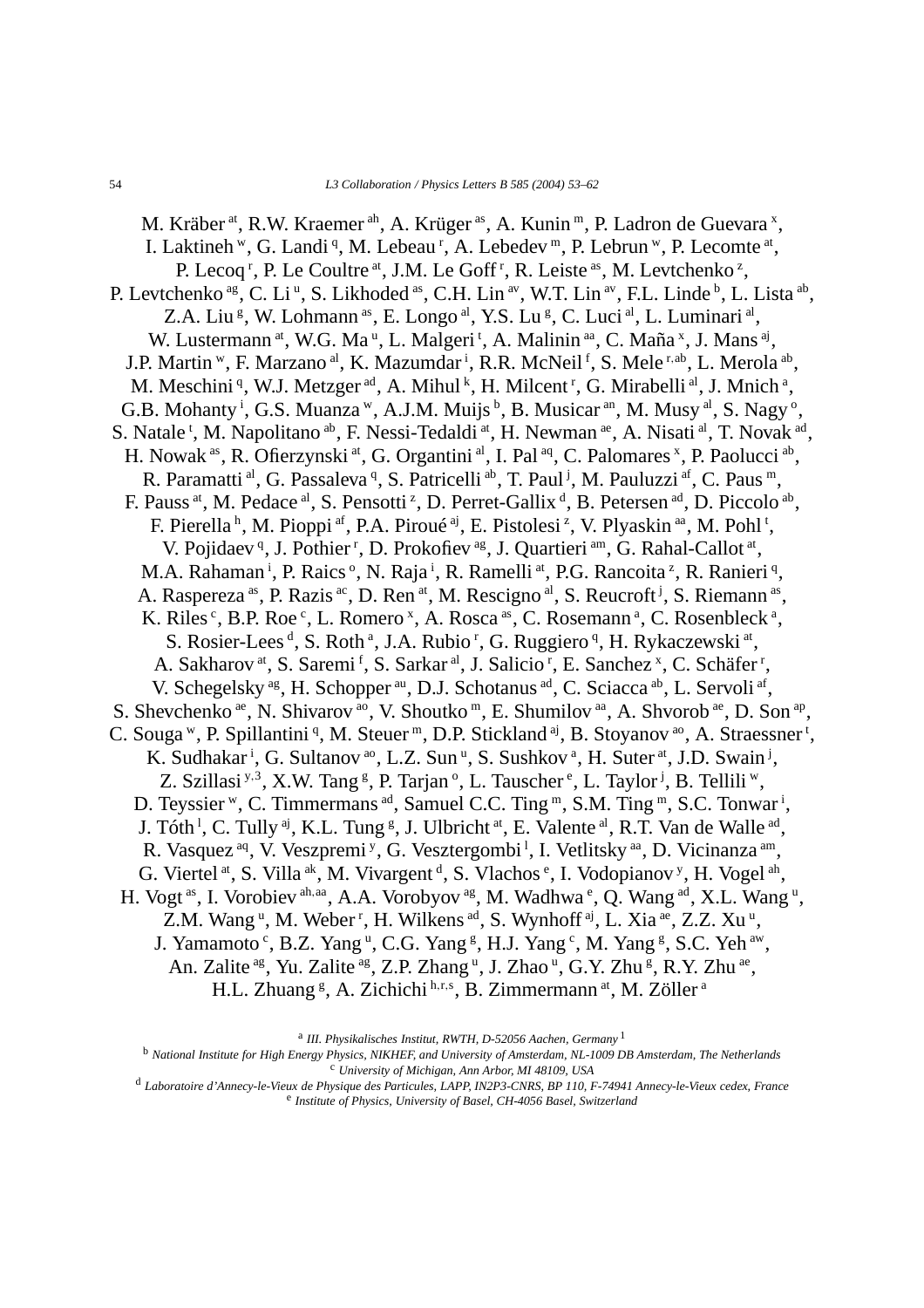*L3 Collaboration / Physics Letters B 585 (2004) 53–62* 55

<sup>f</sup> *Louisiana State University, Baton Rouge, LA 70803, USA* <sup>g</sup> *Institute of High Energy Physics, IHEP, 100039 Beijing, China* <sup>6</sup> <sup>h</sup> *University of Bologna and INFN-Sezione di Bologna, I-40126 Bologna, Italy* <sup>i</sup> *Tata Institute of Fundamental Research, Mumbai (Bombay) 400 005, India* <sup>j</sup> *Northeastern University, Boston, MA 02115, USA* <sup>k</sup> *Institute of Atomic Physics and University of Bucharest, R-76900 Bucharest, Romania* <sup>l</sup> *Central Research Institute for Physics of the Hungarian Academy of Sciences, H-1525 Budapest 114, Hungary* <sup>2</sup> <sup>m</sup> *Massachusetts Institute of Technology, Cambridge, MA 02139, USA* <sup>n</sup> *Panjab University, Chandigarh 160 014, India* <sup>o</sup> *KLTE-ATOMKI, H-4010 Debrecen, Hungary* <sup>3</sup> <sup>p</sup> *Department of Experimental Physics, University College Dublin, Belfield, Dublin 4, Ireland* <sup>q</sup> *INFN Sezione di Firenze and University of Florence, I-50125 Florence, Italy* <sup>r</sup> *European Laboratory for Particle Physics, CERN, CH-1211 Geneva 23, Switzerland* <sup>s</sup> *World Laboratory, FBLJA Project, CH-1211 Geneva 23, Switzerland* <sup>t</sup> *University of Geneva, CH-1211 Geneva 4, Switzerland* <sup>u</sup> *Chinese University of Science and Technology, USTC, Hefei, 230 029 Anhui, China* <sup>6</sup> <sup>v</sup> *University of Lausanne, CH-1015 Lausanne, Switzerland* <sup>w</sup> *Institut de Physique Nucléaire de Lyon, IN2P3-CNRS, Université Claude Bernard, F-69622 Villeurbanne, France* <sup>x</sup> *Centro de Investigaciones Energéticas, Medioambientales y Tecnológicas, CIEMAT, E-28040 Madrid, Spain* <sup>4</sup> <sup>y</sup> *Florida Institute of Technology, Melbourne, FL 32901, USA* <sup>z</sup> *INFN-Sezione di Milano, I-20133 Milan, Italy* aa *Institute of Theoretical and Experimental Physics, ITEP, Moscow, Russia* ab *INFN-Sezione di Napoli and University of Naples, I-80125 Naples, Italy* ac *Department of Physics, University of Cyprus, Nicosia, Cyprus* ad *University of Nijmegen and NIKHEF, NL-6525 ED Nijmegen, The Netherlands* ae *California Institute of Technology, Pasadena, CA 91125, USA* af *INFN-Sezione di Perugia and Università Degli Studi di Perugia, I-06100 Perugia, Italy* ag *Nuclear Physics Institute, St. Petersburg, Russia* ah *Carnegie Mellon University, Pittsburgh, PA 15213, USA* ai *INFN-Sezione di Napoli and University of Potenza, I-85100 Potenza, Italy* aj *Princeton University, Princeton, NJ 08544, USA* ak *University of Californa, Riverside, CA 92521, USA* al *INFN-Sezione di Roma and University of Rome, "La Sapienza", I-00185 Rome, Italy* am *University and INFN, Salerno, I-84100 Salerno, Italy* an *University of California, San Diego, CA 92093, USA* ao *Bulgarian Academy of Sciences, Central Laboratory of Mechatronics and Instrumentation, BU-1113 Sofia, Bulgaria* ap *The Center for High Energy Physics, Kyungpook National University, 702-701 Taegu, Republic of Korea* <sup>ar</sup> Paul Scherrer Institut, PSI, CH-5232 Villigen, Switzerland<br><sup>as</sup> DESY, D-15738 Zeuthen, Germany<br><sup>at</sup> Eidgenössische Technische Hochschule, ETH Zürich, CH-8093 Zürich, Switzerland au *University of Hamburg, D-22761 Hamburg, Germany* av *National Central University, Chung-Li, Taiwan, ROC* aw *Department of Physics, National Tsing Hua University, Taiwan, ROC* Received 3 December 2003; received in revised form 29 January 2004; accepted 4 February 2004

Editor: L. Rolandi

#### **Abstract**

The QED processes  $e^+e^- \rightarrow e^+e^-\mu^+\mu^-$  and  $e^+e^- \rightarrow e^+e^-\tau^+\tau^-$  are studied with the L3 detector at LEP using an untagged data sample collected at centre-of-mass energies 161 GeV  $\leq \sqrt{s} \leq 209$  GeV. The *τ*-pairs are observed through the associated decay of one  $\tau$  into e*νν* and the other into  $\pi \pi \nu$ . The cross sections are measured as a function of  $\sqrt{s}$ . For muon pairs, the cross section of the  $\gamma \gamma \to \mu^+ \mu^-$  process is also measured as a function of the two-photon centre-of-mass energy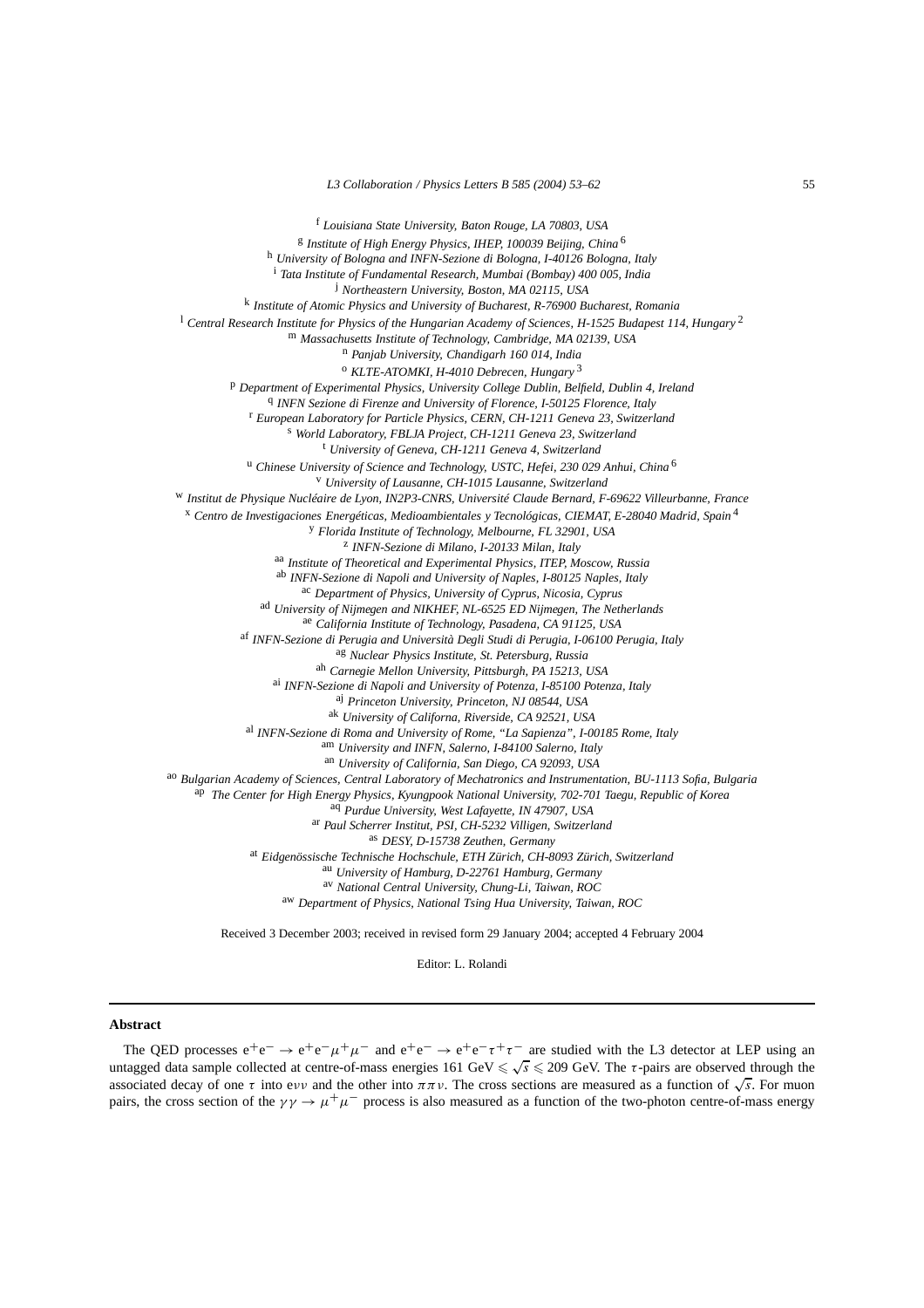for 3 GeV  $\leq W_{\gamma\gamma} \leq 40$  GeV. Good agreement is found between these measurements and the  $O(\alpha^4)$  QED expectations. In addition, limits on the anomalous magnetic and electric dipole moments of the *τ* lepton are extracted. 2004 Published by Elsevier B.V.

#### **1. Introduction**

The pair production of charged leptons in twophoton collisions offers a unique opportunity to test QED to  $\mathcal{O}(\alpha^4)$  over a wide kinematical range. The  $e^+e^- \rightarrow e^+e^-\mu^+\mu^-$  and  $e^+e^- \rightarrow e^+e^-\tau^+\tau^-$  reactions are studied with the L3 detector [1] for untagged events, in which the  $e^+$  and  $e^-$ , scattered at small angles, are not required to be observed.

Fig. 1 shows the lowest order processes which contribute to this final state: multiperipheral, bremsstrahlung, annihilation and conversion, for a total of 12 possible diagrams. For untagged events the multiperipheral process dominates the cross section. The contribution of other processes is below 1%.

The  $e^+e^- \rightarrow e^+e^- \ell^+ \ell^-$  reactions, where  $\ell = e, \mu$ or *τ* , were previously studied for untagged two-photon events at  $e^+e^-$  centre-of-mass energy,  $\sqrt{s}$ , close to the Z mass [2]. Good agreement was found between the measurements and the QED expectations. In this Letter, the production of  $\mu$ -pairs is studied in the range 161 GeV  $\leq \sqrt{s} \leq 209$  GeV and the production of  $\tau$ -pairs in the range 189 GeV  $\leq \sqrt{s} \leq 209$  GeV. The individual energies and luminosities are listed in Table 1. As the  $e^+e^- \rightarrow e^+e^-\mu^+\mu^-$  channel benefits from high statistics, the cross section of the process  $\gamma \gamma \rightarrow \mu^+ \mu^-$  is also measured as a function of the two-photon centre-of-mass energy,  $W_{\gamma\gamma}$ . The  $e^+e^- \rightarrow e^+e^-\tau^+\tau^-$  analysis is restricted to the exclusive final state where  $\tau^- \to e^- \nu_\tau \bar{\nu_e}$  and  $\tau^+ \to$ 

 $\pi^{+}\pi^{0}\bar{v_{\tau}}$ ,<sup>7</sup> which arises from 9.07  $\pm$  0.01% of all *τ* -pair decays [3].

The process  $e^+e^- \rightarrow e^+e^- \tau^+ \tau^-$  is also used to constrain the anomalous magnetic and electric dipole moments of the  $\tau$  lepton, as proposed in Ref. [4].

#### **2. Data and Monte Carlo samples**

The events are mainly accepted by the chargedparticle [6] and the inner track triggers [5]. The former requires at least two charged particles with a transverse momentum  $p_t > 150$  MeV, back-to-back within an acoplanarity angle of ±41◦. The latter is based on a neural network, has no requirement on the acoplanarity angle of the tracks and extends the acceptance from the polar region  $30° < \theta <$ 150° to 15°  $< \theta < 165$ °. A fraction of the e<sup>+</sup>e<sup>-</sup>  $\rightarrow$  $e^+e^-\mu^+\mu^-$  events is also accepted by the muon trigger and a fraction of the  $e^+e^- \rightarrow e^+e^- \tau^+ \tau^$ events by the calorimetric energy trigger [7].

The DIAG36 [8] generator is used to calculate at  $\mathcal{O}(\alpha^4)$  the full set of diagrams shown in Fig. 1. To obtain the efficiencies of the  $e^+e^- \rightarrow e^+e^-\mu^+\mu^-$  channel, high statistics samples are generated in the range 3 GeV  $\leq W_{\gamma\gamma} \leq 40$  GeV, for each value of  $\sqrt{s}$ . The  $e^+e^- \rightarrow e^+e^-\tau^+\tau^-$  events are generated in the full phase space with the Vermaseren Monte Carlo [9], which takes into account only the dominating multiperipheral diagrams, shown in Fig. 1(a).

For background studies, the following event generators are used: KORALZ [10] for the  $e^+e^- \rightarrow \tau^+\tau^$ and  $e^+e^- \rightarrow \mu^+\mu^-$  processes and LEPWW [11] and PYTHIA [12] for W and Z boson pair-production and decays into leptons, respectively. In the tau-pair analysis, exclusive hadronic two-photon processes are generated with EGPC [13] and inclusive hadron production with PHOJET [14].

All generated events are processed through the full L3 detector simulation based on the GEANT [15]

 $1$  Supported by the German Bundesministerium für Bildung, Wissenschaft, Forschung und Technologie.

<sup>&</sup>lt;sup>2</sup> Supported by the Hungarian OTKA fund under contract numbers T019181, F023259 and T037350.

<sup>&</sup>lt;sup>3</sup> Also supported by the Hungarian OTKA fund under contract number T026178.

<sup>&</sup>lt;sup>4</sup> Supported also by the Comisión Interministerial de Ciencia y Tecnología.

<sup>5</sup> Also supported by CONICET and Universidad Nacional de La Plata, CC 67, 1900 La Plata, Argentina.

<sup>6</sup> Supported by the National Natural Science Foundation of China.

<sup>7</sup> Charge conjugate processes are included throughout this Letter.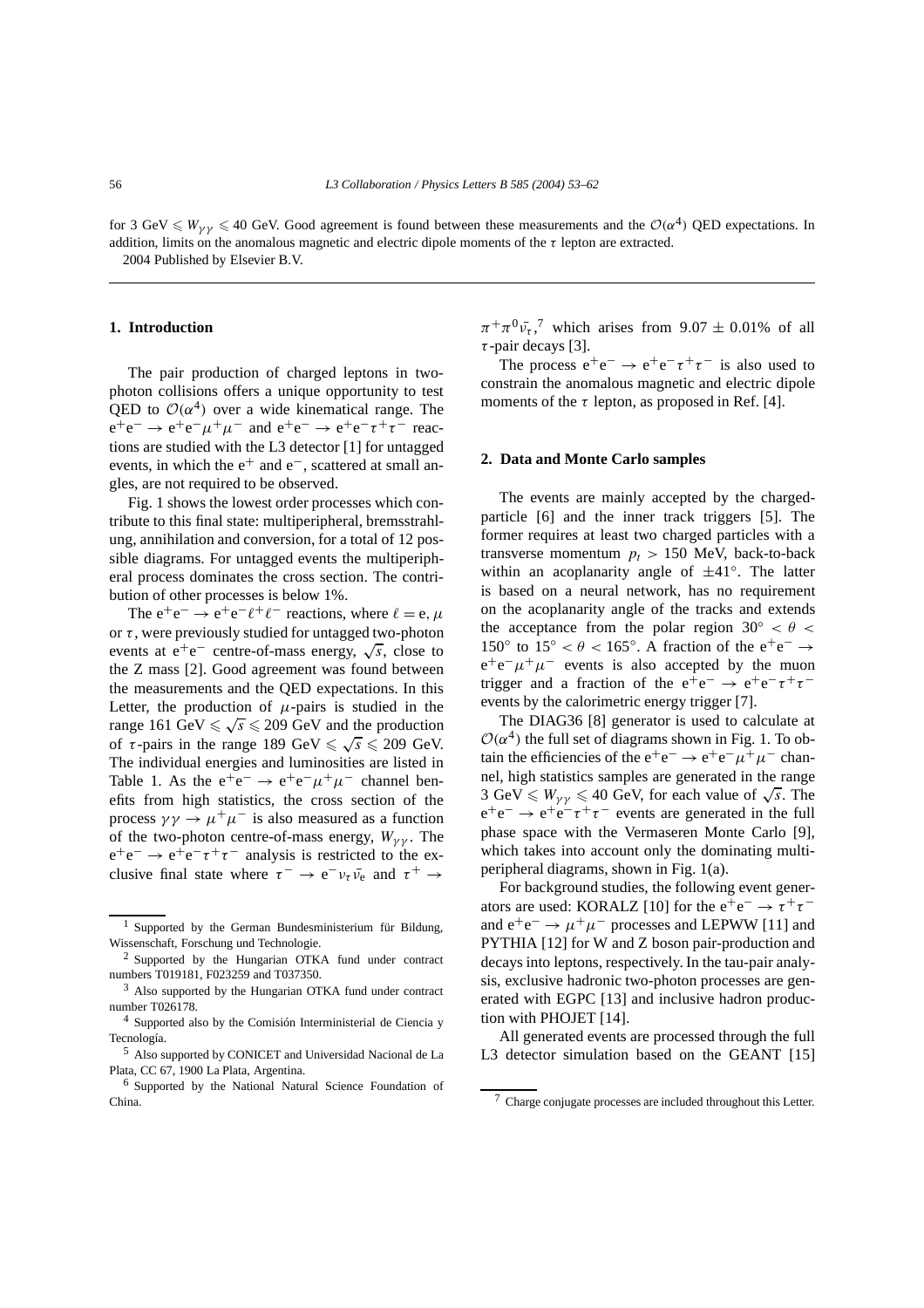

Fig. 1. Feynman graphs at  $\mathcal{O}(\alpha^4)$  of the processes  $e^+e^- \rightarrow e^+e^-\mu^+\mu^-$  and  $e^+e^- \rightarrow e^+e^-\tau^+\tau^-$ : (a) multiperipheral, (b) bremsstrahlung, (c) conversion and (d) annihilation.

Table 1

Centre-of-mass energies and corresponding integrated luminosities. The selection efficiency,  $\epsilon_{\ell}$ , and trigger efficiency,  $\epsilon_{\text{trig}}$ , are also given together with the number of observed events,  $N_D$ , and the background contribution,  $N_B$ 

|                                | $\langle \sqrt{s} \rangle$ (GeV) | $\mathcal{L}dt$ (pb) | $\epsilon_{\ell}$ (%) | $\epsilon_{\rm trig}$ (%) | $N_D$ | $N_B$ |
|--------------------------------|----------------------------------|----------------------|-----------------------|---------------------------|-------|-------|
| $\mu^{\text{-}}\mu^{\text{-}}$ | 161                              | 10.2                 | $18.4 \pm 0.5$        | $99.4 \pm 0.6$            | 193   | 4     |
|                                | 172                              | 9.7                  | $18.9 \pm 0.5$        | $98.4 \pm 0.8$            | 223   |       |
|                                | 183                              | 54.2                 | $18.4 \pm 0.3$        | $99.7 \pm 0.2$            | 1188  | 15    |
|                                | 189                              | 170.3                | $20.1 \pm 0.3$        | $99.6 \pm 0.1$            | 4025  | 33    |
|                                | 196                              | 154.0                | $18.9 \pm 0.3$        | $99.7 \pm 0.1$            | 3491  | 36    |
|                                | 206                              | 192.7                | $19.1 \pm 0.2$        | $99.7 \pm 0.1$            | 4576  | 45    |
| $\tau^+\tau^-$                 | 189                              | 172.1                | $1.18 \pm 0.04$       | $71.8 \pm 1.3$            | 85    | 25    |
|                                | 196                              | 220.9                | $1.29 \pm 0.05$       | $60.1 \pm 1.6$            | 97    | 31    |
|                                | 206                              | 215.1                | $1.08 \pm 0.04$       | $58.0 \pm 0.9$            | 84    | 29    |

and GHEISHA [16] programs and are reconstructed following the same procedure as for the data. Time dependent detector inefficiencies, as monitored during the data taking, are also included.

### **3. Event selection**

*3.1.*  $e^+e^-$  →  $e^+e^ \mu^+\mu^-$ 

The muon pairs are selected using information from the central tracking chamber (TEC) and the muon spectrometer. The selection requires:

• exactly two tracks with at least 12 hits each and opposite charges, having a distance of closest

approach to the nominal interaction vertex in the plane transverse to the beam direction smaller than 5 mm;

- two well reconstructed muons in the muon chambers corresponding to the charged tracks;
- a fiducial volume  $|\cos \theta_{\mu}| < 0.8$ , where  $\theta_{\mu}$  is the angle between the muon and the beam axis;
- the momentum of the muons between 2.5 and 40 GeV;
- muon tracks pointing to the primary vertex, with time-of-flight consistent with the beam crossing, in order to suppress background from cosmic rays, hadrons decaying in flight and punch-through hadrons;
- a di-muon effective mass,  $M_{\mu\mu}$ , which measures  $W_{\gamma\gamma}$ , between 3 and 40 GeV.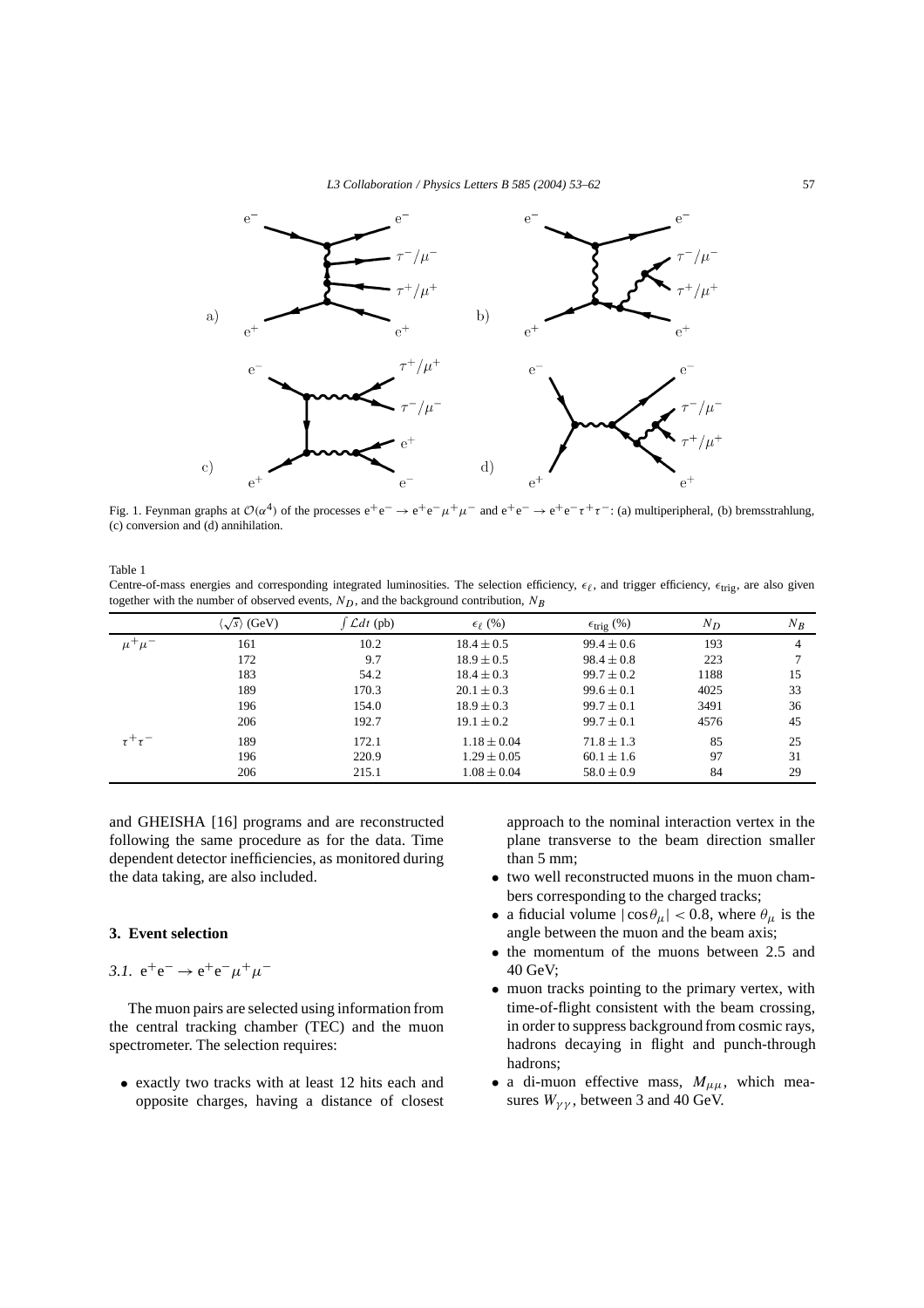

Fig. 2. Distributions for selected  $e^+e^- \rightarrow e^+e^- \mu^+ \mu^-$  events of (a) the di-muon effective mass,  $M_{\mu\mu}$ , and (b) the momentum of the most energetic muon,  $p_{\mu}$ . The data are compared to the sum of the DIAG36 Monte Carlo and of the expected background, normalized to the integrated luminosity.

The numbers of events selected at different <sup>√</sup>*<sup>s</sup>* are shown in Table 1 together with the selection and trigger efficiencies. The total background contribution, estimated by Monte Carlo, is below 1%, and consists mainly of events from the  $e^+e^- \rightarrow e^+e^- \tau^+ \tau^-$ ,  $e^+e^- \rightarrow \tau^+\tau^-$  and  $e^+e^- \rightarrow \mu^+\mu^-$  processes and cosmic rays. The distributions of the di-muon effective mass and of the momentum of the higher-energy muon are presented in Fig. 2(a) and (b) together with the Monte Carlo predictions. The expected distributions agree well with the data.

$$
3.2. e^+e^- \rightarrow e^+e^- \tau^+ \tau^-
$$

The selection of tau-pairs, through the associated decays  $\tau^- \to e^- \nu_\tau \bar{\nu}_e$  and  $\tau^+ \to \pi^+ \pi^0 \bar{\nu}_\tau$ , is based on information from the TEC and the electromagnetic calorimeter (ECAL). It requires:

- a total energy in the calorimeters less than 40 GeV, to exclude  $e^+e^- \rightarrow \tau^+\tau^-$  events:
- exactly two charged tracks with at least 12 hits each and opposite charges, having a transverse momentum greater than 0.3 GeV, a distance of closest approach to the nominal interaction vertex in the plane transverse to the beam direction smaller than 10 mm and a corresponding ECAL signal;
- two photons, defined as isolated showers in the ECAL with energy greater than 100 MeV distributed over at least two crystals. There must be no track within 150 mrad around the shower direction and the ratio between the energies deposited in the hadronic and electromagnetic calorimeters must be less than 0.2.

The electron identification for the reaction  $\tau^- \rightarrow$  $e^- v_\tau \bar{v}_e$  is based on an ECAL cluster, with a shower shape consistent with that of an electromagnetic particle, matching with a charged track within 100 mrad in the plane transverse to the beam direction. The momentum of the electron candidate must be greater than 600 MeV. To achieve high efficiency and high purity, the electron identification is based on a neural network [17] which combines ten variables: the energy in ECAL, the momentum, the ionization energy loss in TEC, the ratio of the transverse energy in ECAL to the transverse momentum in TEC, the number of crystals in the shower, three inputs describing the shower shape in ECAL, the corresponding energy in the hadronic calorimeter and its fraction within a 7◦ cone. The electron identification with the neural network has an efficiency of  $87.7 \pm 0.2$ % with a purity of  $94.7 \pm 0.2$ %, as determined from Monte Carlo events.

To identify  $\tau^+ \to \pi^+ \pi^0 \bar{\nu}_{\tau}$  decays, we require the two photons to be compatible with a  $\pi^{0}$ . The remaining charged particle is considered to be the  $\pi^+$ candidate. No additional selection cut is applied on the  $\pi^{+}$ . The two-photon effective mass distribution in Fig. 3(a) shows the  $\pi^{0}$  peak. A Gaussian fit to this peak gives a mass of  $134.6 \pm 0.6$  MeV and a width of  $6.8 \pm 0.7$  MeV, compatible with the expected detector resolution. We require the twophoton effective mass to be within the range from 115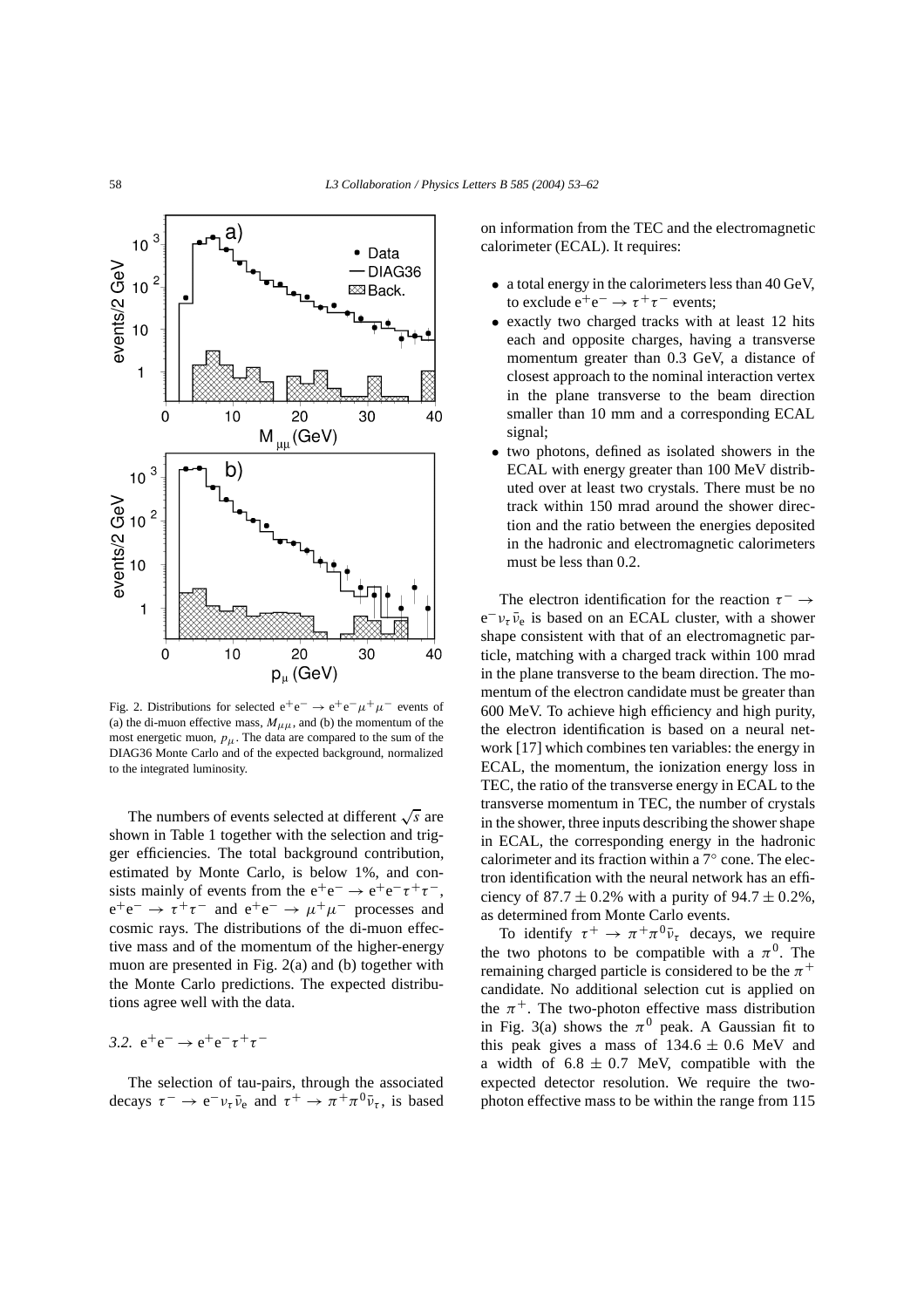

Fig. 3. Distributions for  $\tau \to \pi \pi \nu$  candidates of (a) the effective mass of final state photons,  $m_{\gamma\gamma}$ , (b) the sum of the transverse momenta of the charged particles,  $|\sum \vec{p}_t|$ , and (c) the effective mass of the two pions,  $m_{\pi\pi}$ <sub>0</sub>. (d) Distributions of the energy of the electron for  $\tau \to e \nu \nu$ candidates. The data are compared to the sum of the Vermaseren Monte Carlo e+e<sup>−</sup> → e+e−*τ*+*τ*<sup>−</sup> and of the background, normalized to the integrated luminosity. Arrows in (a) and (b) indicate the position of the cuts on the plotted variable, when all other selection cuts are fulfilled.

to 155 MeV. To reject exclusive final states, as for example  $e^+e^-$  →  $e^+e^-a_2(1320)$  →  $e^+e^-\pi^+\pi^-\pi^0$ , we require the total transverse momentum imbalance  $|\sum \vec{p}_t|$  to be greater than 0.2 GeV. Fig. 3(b) compares the  $|\sum \vec{p}_t|$  distribution of data and Monte Carlo. The excess of data for  $|\sum \vec{p}_t| < 0.2$  GeV is due to exclusive two-photon processes not included in the Monte Carlo.

With these criteria, 266 events are selected. As expected for the  $\tau^+ \to \pi^+ \pi^0 \bar{\nu}_{\tau}$  decay channel, the  $\pi^{+}\pi^{0}$  effective mass is consistent with the *ρ* meson mass, as shown in Fig. 3(c). The energy distribution of the electron candidate is shown in Fig. 3(d). All data

distributions are in good agreement with Monte Carlo simulations.

Table 1 shows the number of observed events together with selection and trigger efficiencies. The latter are evaluated directly from the data [18]. In the analysis, a two-dimensional trigger efficiency correction, based on the highest momentum track and the azimuthal opening angle between the two tracks, is applied to each event. The main background in the sample is 26% and is due to tau-pairs decaying to other final states, where leptons or pions are misidentified, or additional pions are not detected. The background from the  $e^+e^- \rightarrow \tau^+\tau^-$  process, from resonant final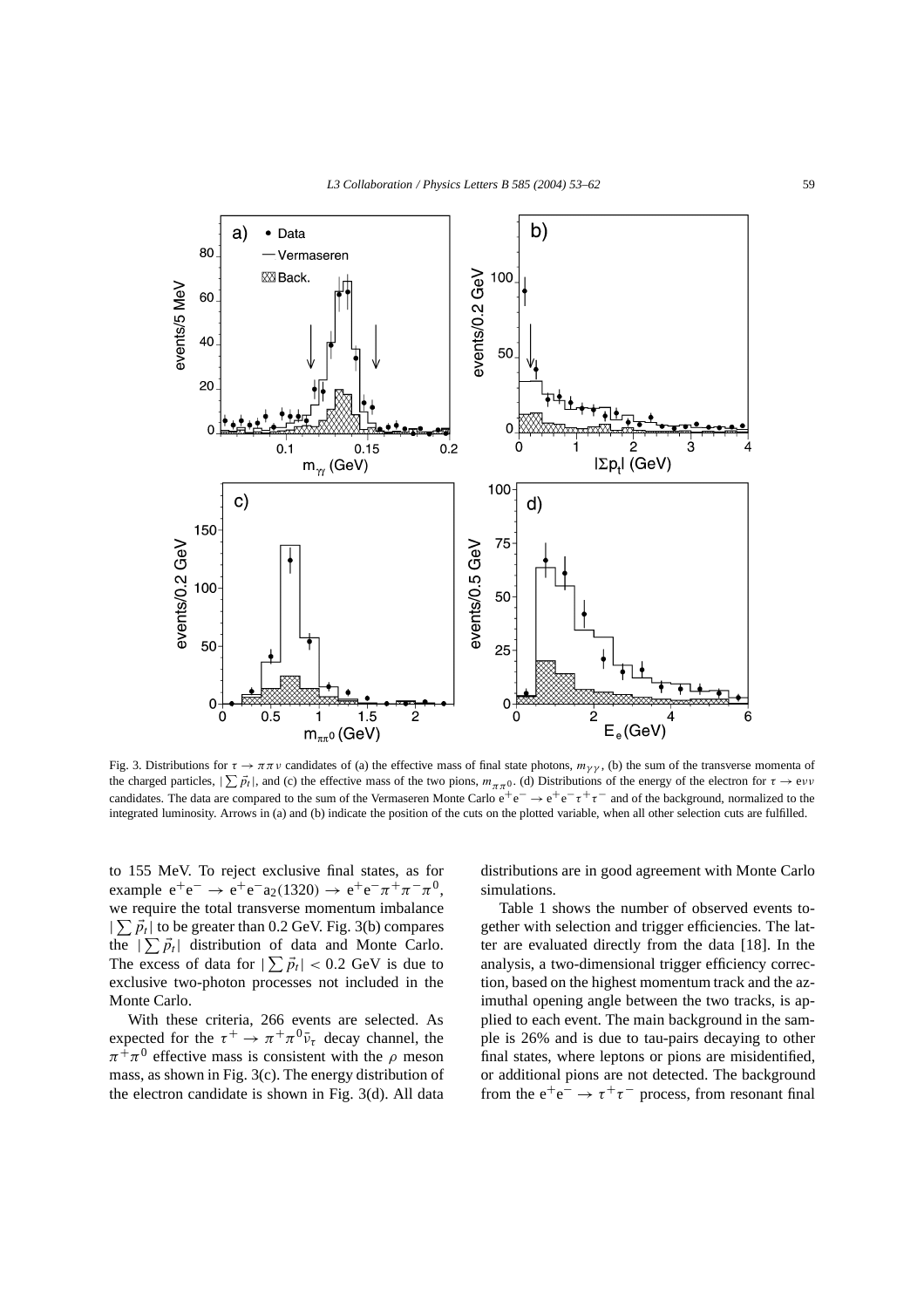states and from hadron production in two-photon collisions is less than 4%. The background from beam-gas and beam-wall interactions is found to be negligible.

## **4. Results**

*4.1.*  $e^+e^-$  →  $e^+e^ \mu^+\mu^-$ 

The cross section of the process  $e^+e^- \rightarrow$  $e^+e^-\mu^+\mu^-$  for 3 GeV <  $W_{\gamma\gamma}$  < 40 GeV is measured for  $|\cos \theta_u|$  < 0.8 and extrapolated to the full angular range. The results are given in Table 2 for different values of  $\sqrt{s}$ .

For lower luminosities the systematic uncertainties are dominated by the uncertainty on the trigger efficiency, around 3%. At higher luminosities the main uncertainty of about 1.5% arises from the limited Monte Carlo statistics. The uncertainty due to the event selection is estimated by varying the selection criteria for the data samples with high integrated luminosity and is less than 1%.

The cross section for the full angular range, presented in Fig. 4, shows the expected slow rise as a function of  $\sqrt{s}$  and is in good agreement with the QED prediction, as calculated by DIAG36 Monte Carlo. The cross section of the process  $\gamma \gamma \rightarrow \mu^+ \mu^-$  is derived by measuring the cross section of the  $e^+e^- \rightarrow$  $e^+e^-\mu^+\mu^-$  process in nine  $W_{\gamma\gamma}$  bins and scaling it by the two-photon luminosity function [19]. The values obtained at different  $\sqrt{s}$  are consistent within a given  $W_{\gamma\gamma}$  bin, as shown in Table 3 and Fig. 5(a). Combined results for the full data sample are listed in Table 3 and

Table 2

The cross sections of the processes  $e^+e^- \rightarrow e^+e^-\mu^+\mu^-$  and  $e^+e^- \rightarrow e^+e^-\tau^+\tau^-$  with their statistical and systematic uncertainties at different  $\sqrt{s}$  values compared to QED [8] expectations. The cross section for  $e^+e^- \rightarrow e^+e^-\mu^+\mu^-$  for 3 GeV  $\lt W_{\gamma\gamma}$   $\lt 40$  GeV is given for both  $|\cos \theta_{\mu}| < 0.8$  and for the full solid angle

systematic uncertainties.

|                | $\langle \sqrt{s} \rangle$ (GeV) | $\sigma_{\text{DATA}}$ (pb) | $\sigma$ <sub>OED</sub> (pb) | $\sigma_{\text{DATA}}$ (pb) | $\sigma$ <sub>QED</sub> (pb) |
|----------------|----------------------------------|-----------------------------|------------------------------|-----------------------------|------------------------------|
|                |                                  | $ \cos \theta_{\mu}  < 0.8$ | $ \cos \theta_{\mu}  < 0.8$  |                             |                              |
| $\mu^+\mu^-$   | 161                              | $101.4 \pm 7.2 \pm 2.6$     | 115.4                        | $587 \pm 43 \pm 22$         | 668.3                        |
|                | 172                              | $119.2 \pm 7.6 \pm 3.1$     | 116.6                        | $700 \pm 46 \pm 27$         | 684.9                        |
|                | 183                              | $117.7 \pm 3.4 \pm 1.9$     | 118.3                        | $697 \pm 20 \pm 9$          | 700.7                        |
|                | 189                              | $117.1 \pm 1.8 \pm 1.8$     | 118.9                        | $697 \pm 11 \pm 9$          | 708.6                        |
|                | 196                              | $118.9 + 2.0 + 2.2$         | 120.3                        | $713 + 12 + 12$             | 717.8                        |
|                | 206                              | $122.6 \pm 1.8 \pm 1.7$     | 121.3                        | $738 \pm 11 \pm 8$          | 730.0                        |
| $\tau^+\tau^-$ | 189                              |                             |                              | $459 \pm 68 \pm 33$         | 442.6                        |
|                | 196                              |                             |                              | $454 + 67 + 42$             | 452.3                        |
|                | 206                              |                             |                              | $459 \pm 76 \pm 35$         | 466.0                        |

shown in Fig. 5(b) together with the QED predictions. A good agreement is observed.

$$
4.2. e^+e^- \rightarrow e^+e^- \tau^+ \tau^-
$$

The total  $\tau$ -pair production cross section is given in Table 2. The cross section is lower than the  $e^+e^- \rightarrow$ 



Fig. 4. The cross section of the  $e^+e^- \rightarrow e^+e^-\mu^+\mu^-$  process for  $3 \leqslant W_{\gamma\gamma} \leqslant 40$  GeV and the total cross section of the  $e^+e^- \rightarrow e^+e^-\tau^+\tau^-$  process for  $W_{\gamma\gamma} > 2m_\tau$ . The data are compared to the QED calculations of DIAG36. The inner parts of the error bar represent the statistical uncertainties, the outer parts the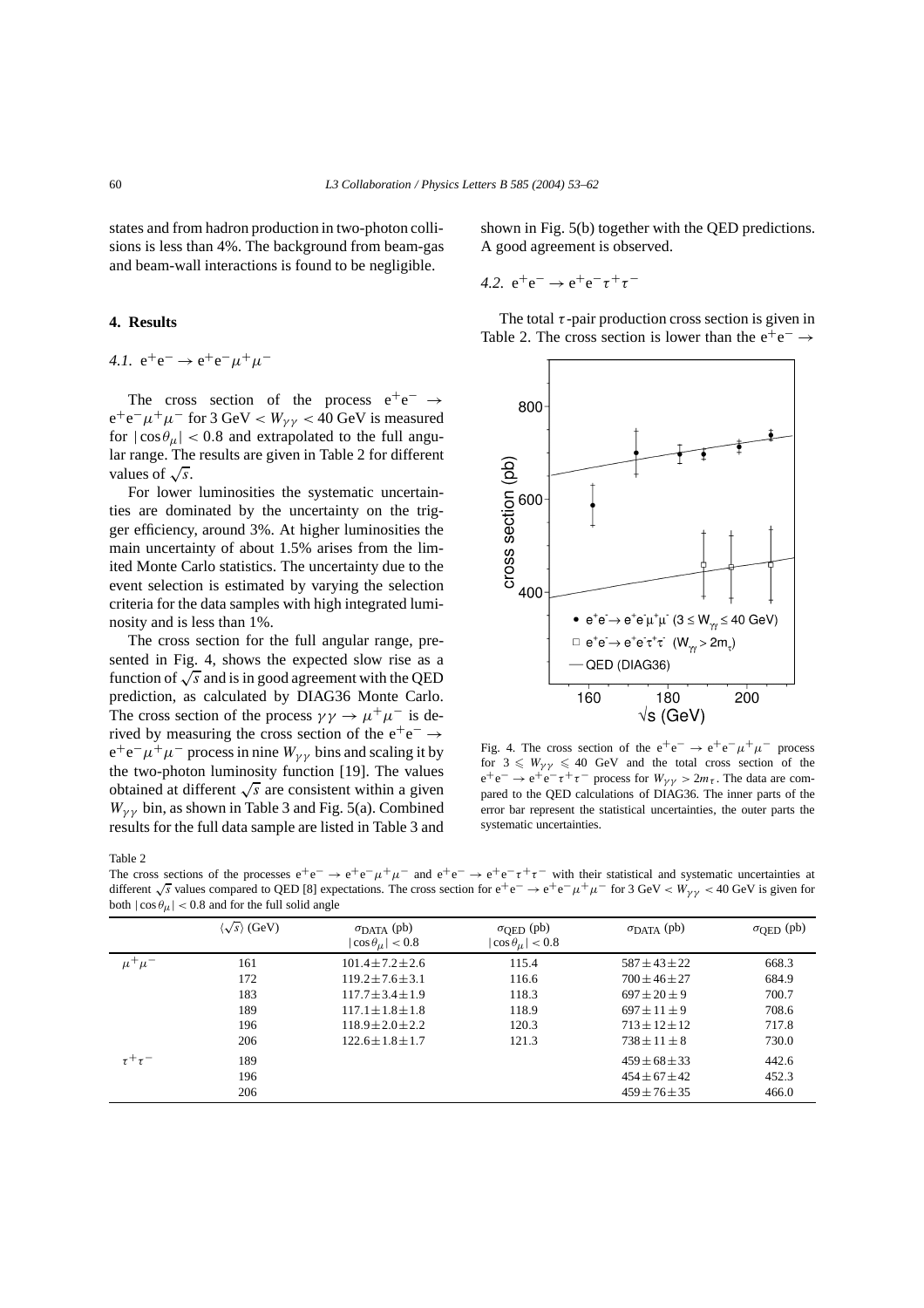Table 3

The cross section of the process  $\gamma \gamma \rightarrow \mu^+ \mu^-$  with its combined statistical and systematic uncertainties as a function of  $W_{\gamma \gamma}$  for four different <sup>√</sup>*<sup>s</sup>* values and their average together with the QED [8] expectations

| $W_{\gamma\gamma}$ (GeV) | $\sigma(\gamma\gamma \to \mu^+\mu^-)$ (nb) |                |                   |                |                 |            |  |
|--------------------------|--------------------------------------------|----------------|-------------------|----------------|-----------------|------------|--|
|                          | $\sqrt{s} = 183 \text{ GeV}$               | $189$ GeV      | $196 \text{ GeV}$ | $206$ GeV      | $183 - 209$ GeV | <b>OED</b> |  |
| $3 - 4$                  | $24.3 + 9.9$                               | $28.0 + 6.6$   | $25.2 + 6.4$      | $27.7 + 6.1$   | $25.9 + 4.2$    | 26.8       |  |
| $4 - 5$                  | $21.5 \pm 3.7$                             | $23.0 \pm 2.7$ | $25.2 \pm 2.8$    | $24.9 \pm 3.0$ | $22.6 \pm 1.9$  | 21.5       |  |
| $5 - 6$                  | $18.4 \pm 1.9$                             | $18.6 \pm 1.5$ | $21.6 \pm 1.6$    | $19.1 \pm 1.6$ | $18.7 \pm 1.1$  | 18.6       |  |
| $6 - 7$                  | $14.5 \pm 1.5$                             | $16.8 \pm 1.3$ | $18.8 \pm 1.4$    | $16.1 \pm 1.3$ | $15.9 \pm 0.9$  | 17.0       |  |
| $7 - 8$                  | $12.3 \pm 1.5$                             | $15.3 \pm 1.3$ | $14.9 \pm 1.4$    | $18.5 \pm 1.7$ | $14.9 \pm 1.0$  | 15.2       |  |
| $8 - 10$                 | $11.5 \pm 1.3$                             | $12.9 \pm 1.0$ | $12.4 \pm 1.1$    | $12.9 \pm 1.1$ | $12.4 \pm 0.7$  | 13.2       |  |
| $10 - 15$                | $8.9 \pm 1.0$                              | $9.3 \pm 0.8$  | $9.1 \pm 0.8$     | $8.3 \pm 0.7$  | $8.9 \pm 0.5$   | 9.6        |  |
| $15 - 20$                | $6.0 \pm 1.0$                              | $6.1 \pm 0.7$  | $6.2 \pm 0.8$     | $6.6 \pm 0.8$  | $6.2 \pm 0.5$   | 6.2        |  |
| $20 - 40$                | $3.1 \pm 0.6$                              | $3.3 \pm 0.4$  | $3.2 \pm 0.5$     | $3.6 \pm 0.5$  | $3.3 \pm 0.3$   | 3.2        |  |



Fig. 5. The cross section of the process  $\gamma \gamma \rightarrow \mu^+ \mu^-$  as a function of the *γ γ* centre-of-mass energy for (a) different values of <sup>√</sup>*<sup>s</sup>* and (b) their combination. The data are compared to the QED calculations of DIAG36.

 $e^+e^-\mu^+\mu^-$  cross section because of the *τ*-pair mass threshold of 3.6 GeV. The main contributions to systematic uncertainties comes from the variation of

the cuts on  $|\sum \vec{p}_t|$  and the electron momentum, both between 4% and 5%. The total systematic uncertainty due to selection criteria is estimated to be between 7% and 9%. Other sources of systematic uncertainties are the determination of the trigger efficiency, the Monte Carlo statistics and the uncertainty on the background level; their combined contribution is below 3%. Fig. 4 compares the measured cross section and the  $\mathcal{O}(\alpha^4)$ QED calculation. A good agreement is found.

#### *4.3. Anomalous couplings of the tau lepton*

Photon couplings to the tau lepton are in general due to its electric charge, the magnetic dipole moment and the electric dipole moment. They can be described by a matrix element in which the usual  $\gamma^{\mu}$  term is replaced by [20]:

$$
\Gamma^{\mu} = F_1(q^2)\gamma^{\mu} + iF_2(q^2)\sigma^{\mu\nu}\frac{q_{\nu}}{2m_{\tau}}
$$

$$
+ F_3(q^2)\gamma_5\sigma^{\mu\nu}\frac{q_{\nu}}{2m_{\tau}},
$$

where the form factors  $F_1(q^2)$ ,  $F_2(q^2)$  and  $F_3(q^2)$ , functions of the four-momentum squared,  $q^2$ , of the photon, are related to the tau charge, magnetic and electric dipole moments as:

$$
e_{\tau} = e F_1(0), \qquad \mu_{\tau} = \frac{e(F_1(0) + F_2(0))}{2m_{\tau}},
$$

$$
d_{\tau} = -\frac{e F_3(0)}{2m_{\tau}},
$$

respectively. In the Standard Model, at tree level,  $F_1(q^2) = 1$  and  $F_2(q^2) = F_3(q^2) = 0$ . Limits on  $F_2(q^2)$  and  $F_3(q^2)$  were derived from the decay width